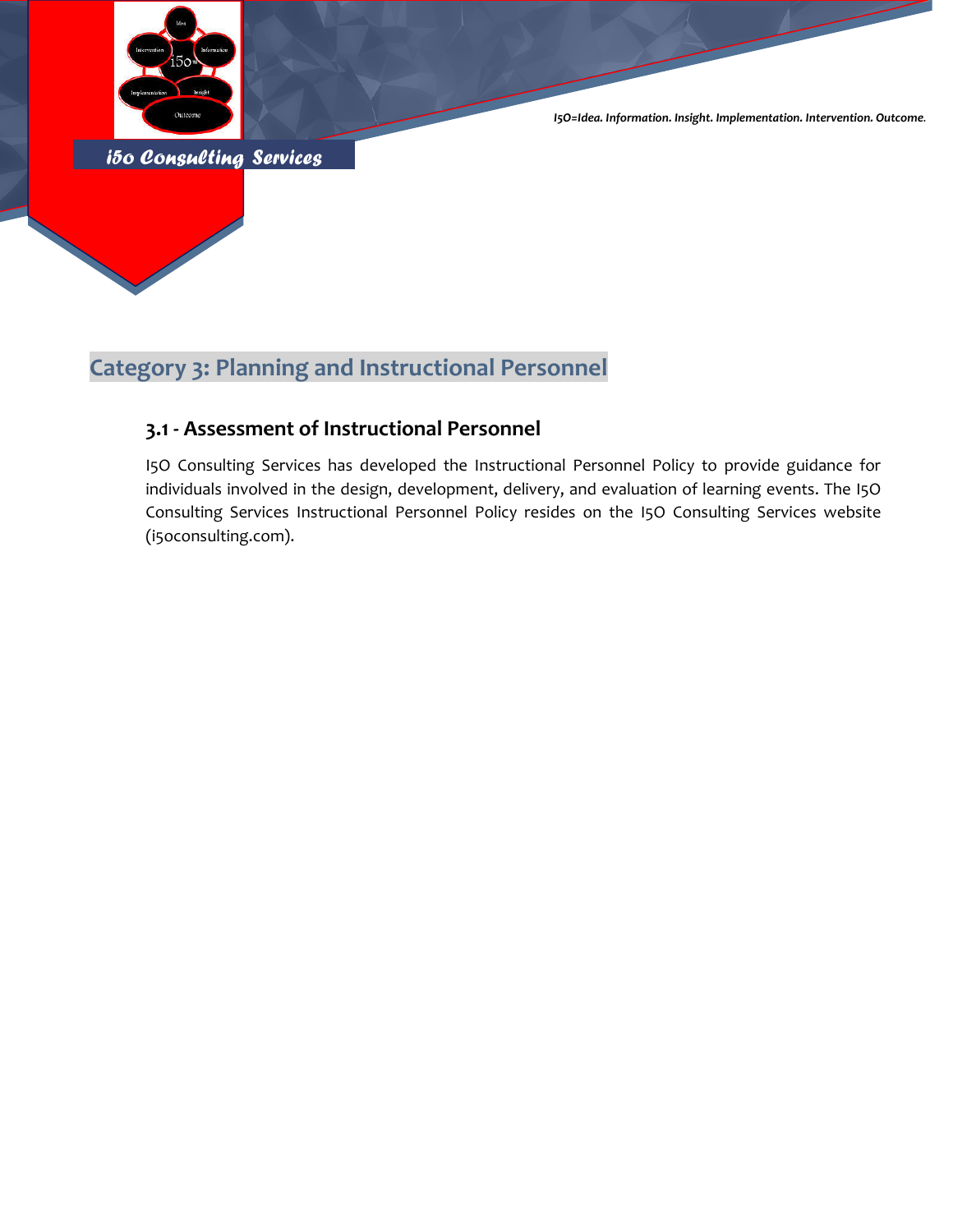

*I5O=Idea. Information. Insight. Implementation. Intervention. Outcome.*



# INSTRUCTIONAL PERSONNEL POLICY

\_\_\_\_\_\_\_\_\_\_\_\_\_\_\_\_\_\_\_\_\_\_\_\_\_\_\_\_\_\_\_\_\_\_\_\_\_\_\_\_\_\_\_\_\_\_\_\_\_\_

\_\_\_\_\_\_\_\_\_\_\_\_\_\_\_\_\_\_\_\_\_\_\_\_\_\_\_\_\_\_\_\_\_\_\_\_\_\_\_\_\_\_\_\_\_\_\_\_\_\_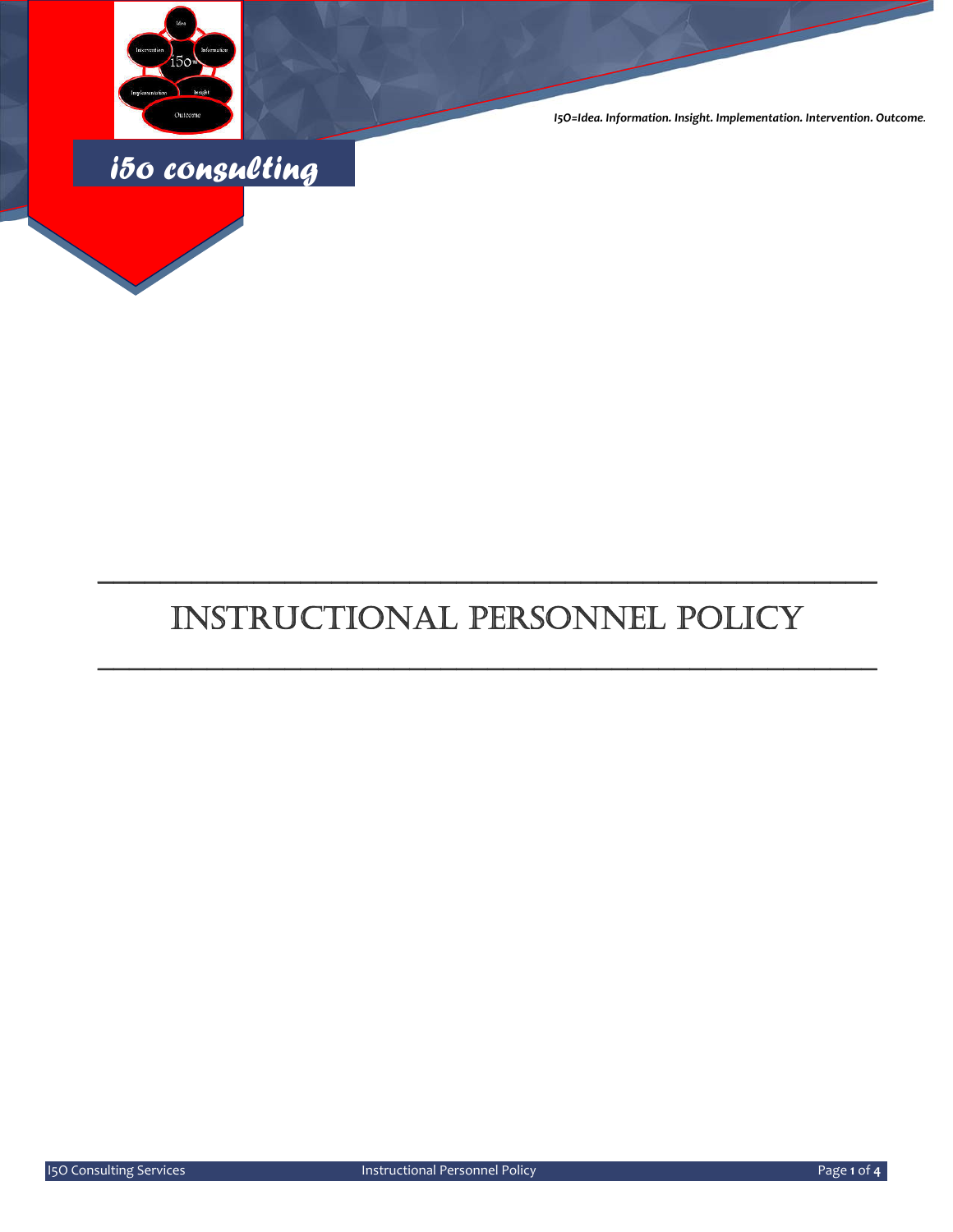## **Table of Contents**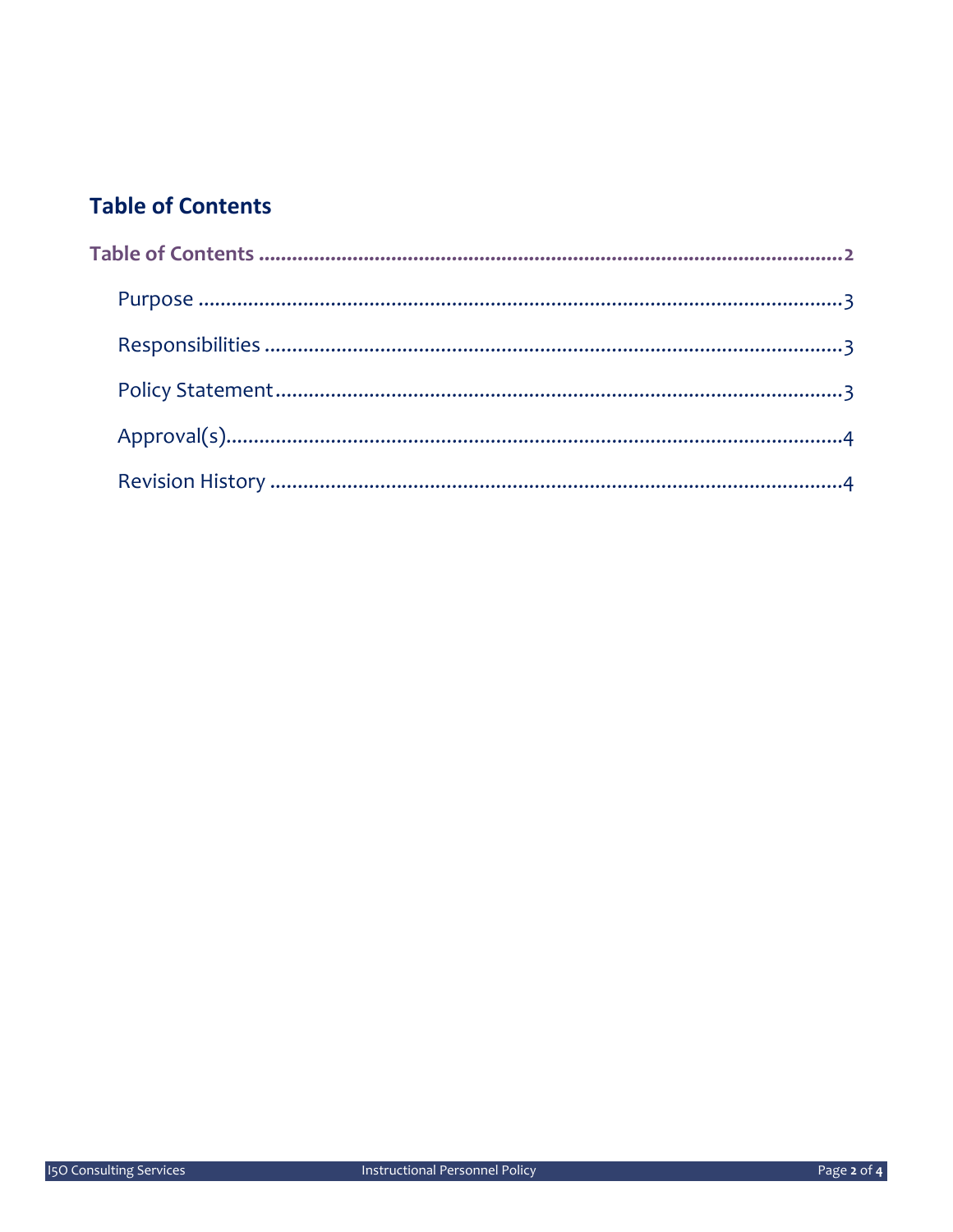#### **Purpose**

The purpose of this policy is to ensure that personnel engaged to provide materials and instruct learning events for I5O Consulting Services are competent, credentialed, and knowledgeable of the subject matter.

#### **Responsibilities**

I5O Consulting Services is responsible to obtain competent, credentialed, and knowledgeable personnel involved in design, development, delivery, and evaluation of learning events.

#### **Policy Statement**

Individuals and organizations who serve as instructional designers and subject matter experts must be degree‐qualified in the subject area. The requisite knowledge, skills and abilities are typically those centered around the same standards set by regional accrediting institutions to include post baccalaureate education, certifications, and experience. In addition, standardized course development templates (Based on Quality Matter™) and methodology that guide course development processes. Use of this template ensure consistency with accreditation standards, utilization of best practices in instructional design and course development, and a consistent look and feel for all courses/modules.